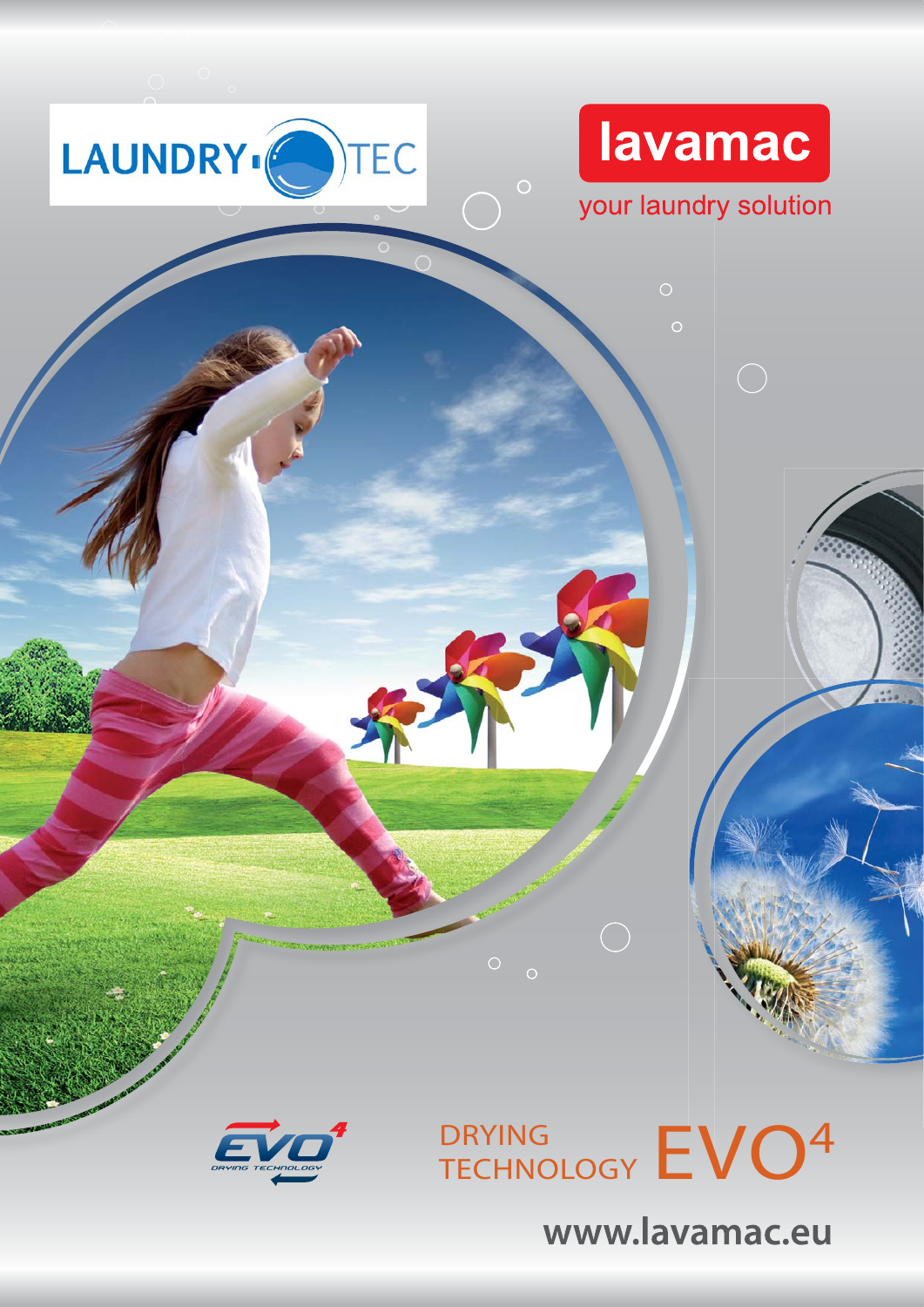#### Experts in drying

# **EVO4 HEAT PUMP DRYING TECHNOLOGY**



#### XTREMELY SHORT PAY BACK TIME OF NEW TECHNOLOGY

- •LS300 HP investment cost will pay back only in 15 months.
- \* Calculation includes standard equipment prices, the average price of electricity in EU and the usual number of 8 cycles per day (160 cycles per month).

#### LARGEST RANGE ON THE MARKET - 9, 11, 13 AND 16 KG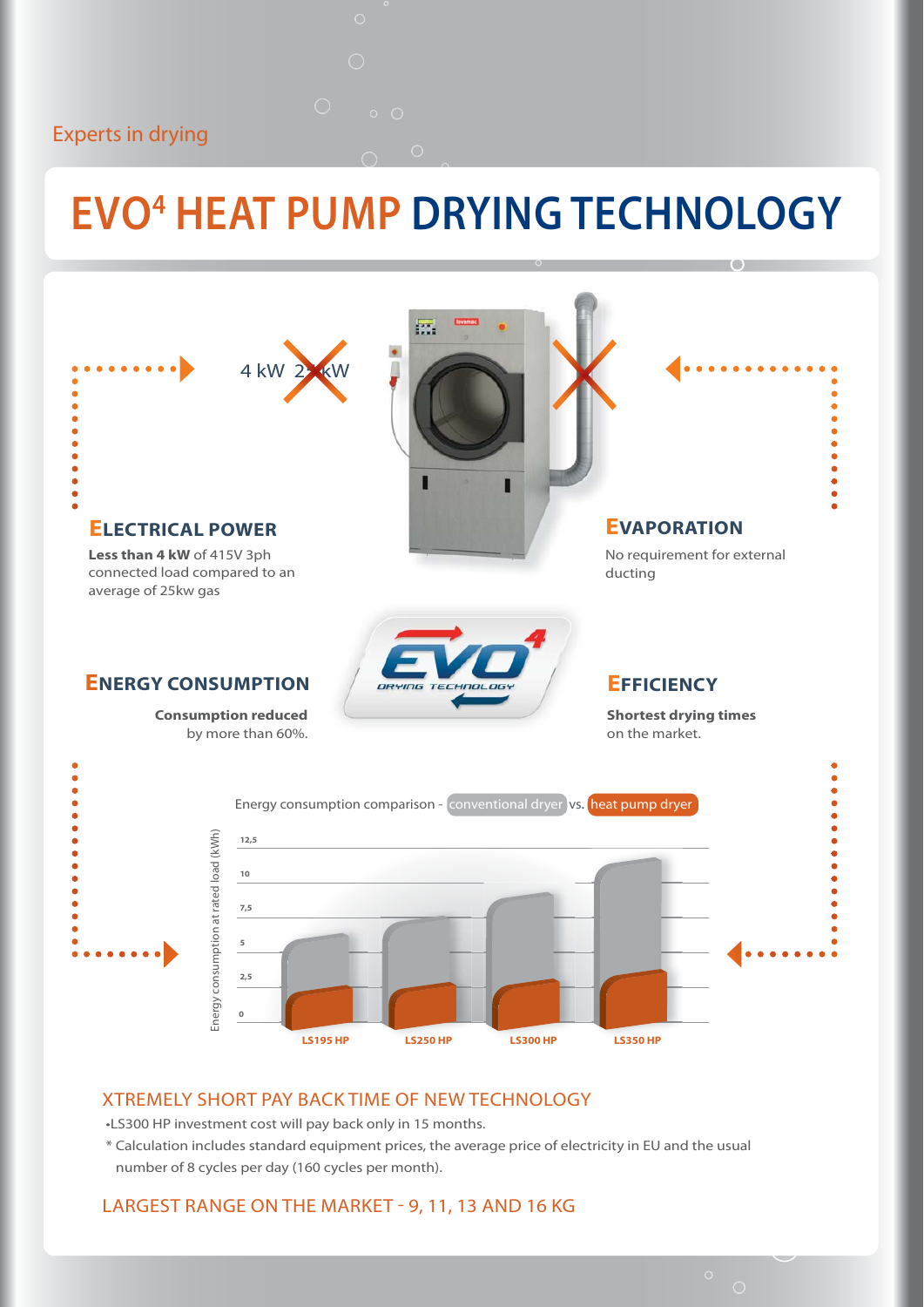

### **REVOLUTION IN DRYING**

- No expensive gas pipework to install
- No expensive ducting to install
- No annual gas testing
- Super efficient
- All electric
- 15 months return on investment

The EVO 4 range in dryers are designed to take commercial tumble drying into the 21st century. The initial capital cost can be largely offset against installation savings, and the ongoing running costs are approximately 60% lower than equivalent gas dryers.